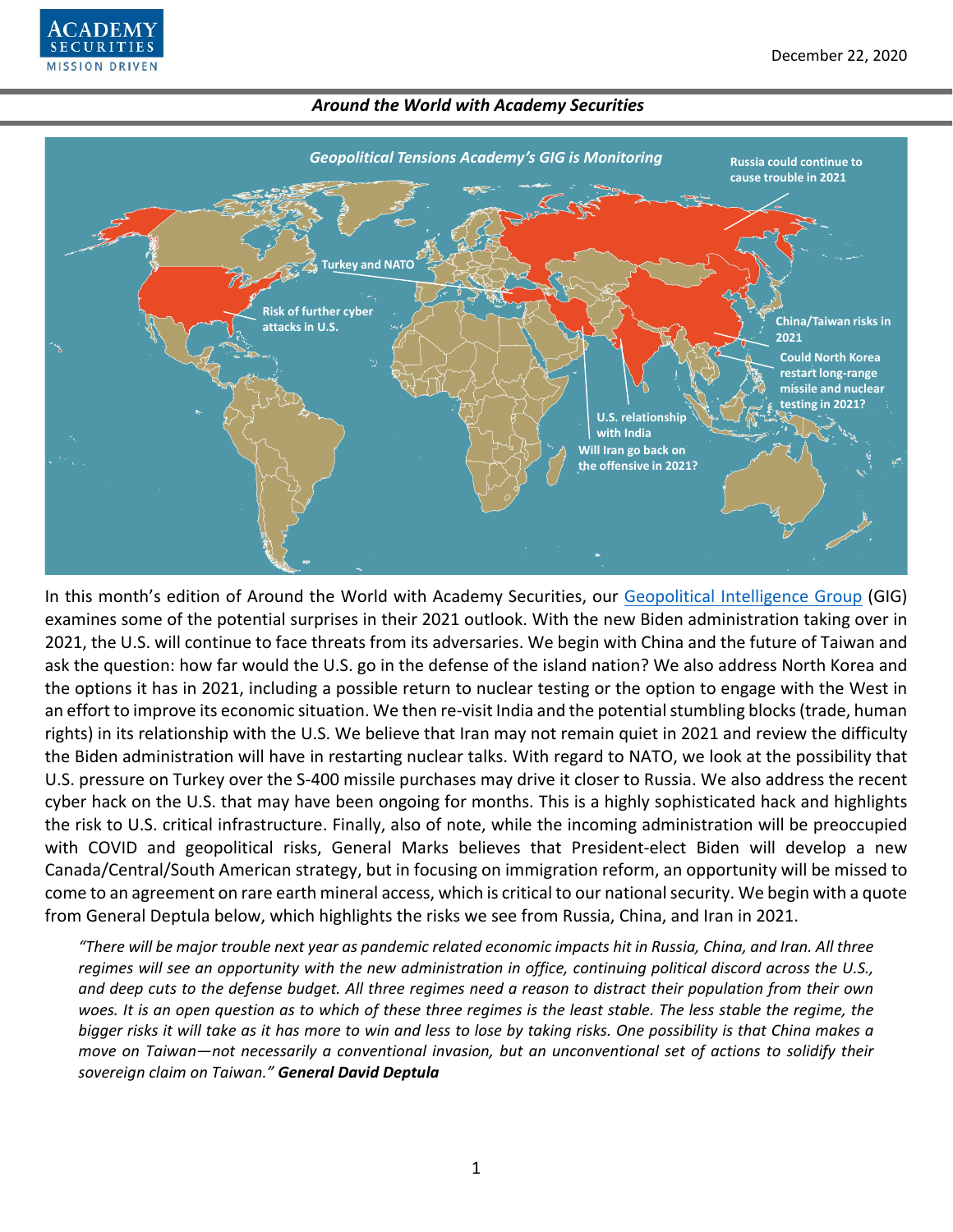

# **Front and Center – China and Taiwan Risks in 2021**

As we discussed in our [SITREP](https://www.academysecurities.com/is-taiwan-at-risk/) in September as well as in our last [ATW,](https://www.academysecurities.com/wordpress/wp-content/uploads/2020/11/Around-the-World-with-Academy-Securities_12-1-20.pdf) the tensions between China and the U.S. with respect to Taiwan continue to grow. While China has threatened an invasion of Taiwan for decades, the risks are growing over a potential conflict. While a war might not be imminent in 2021, over the next 5-10 years China will develop the military capabilities to try to deter U.S. intervention. With the stated goal of reunification, the question remains how that might be achieved. With the help of the U.S., Taiwan has built up formidable defenses. In addition, its coast line is rugged and presents very few opportunities to land a Chinese invasion force capable of overrunning a population of 23+ million. It is hard to believe that China would use an overly heavy hand and inflict unthinkable destruction and a high number of casualties if the end goal is to highlight



Taiwan as a flourishing territory that is loyal to the CCP. **A question for the Biden administration is how far would the U.S. go in the defense of Taiwan?** If China decided upon a preemptive attack against U.S. forces in the Pacific, such an action would force a U.S. response. But what if China utilized a softer approach, including cyber-attacks and the kind of pressure used in Hong Kong in 2020? To be clear, we do not believe any action is imminent, but we realize that China's strategy of biding its time and gaining strength to eventually realize the goal of a unified China is not just a 100-year strategy. Make no mistake, China watched the global response to the national security act in Hong Kong and there is a possibility that non-military actions could be taken in the near-term to see how far the U.S. is willing to go to support Taiwan.

**In 2021, General Marks, our Head of Geopolitical Strategy, expects "an emboldened China".** While the U.S. and others cannot resist selling to China, there is an increased risk with respect to IP protections. He also believes that China's policy to "rob, replicate, replace" will go unchallenged and China will provoke Taiwan militarily while the U.S. responds and de-escalates. He thinks that Hong Kong Chief Executive Carrie Lam, will get a confidence vote from Beijing and Hong Kong will disappear from the news cycle (but we must look behind the curtain). Finally, he believes that the Chinese Navy will increase its disputed island presence in the South China Sea. In an effort to build a regional alliance, he feels that the U.S. will strike a deal with Indonesian President Joko Widodo's Ministry of Defense for a bilateral partnership to include expanded training and foreign military sales and the U.S. will seek to establish a "formal security treaty" with Indonesia. However, he worries that the challenges will remain centered on human rights and overlooking or mitigating this may be "the bridge too far" for the Biden administration.

*"China's aggressive behavior towards Taiwan is becoming a rinse and repeat of what they did in Hong Kong. Beijing ratcheted up the pressure on Hong Kong's democracy movement until there was no way to counter it. The same approach has worked for President Xi Jinping in Tibet and with the Uighurs in Xinjiang. Taiwan is his last and most important objective. President-elect Biden's past actions as a Vice President and as a U.S. Senator demonstrate that it is unlikely he will provide the same level of support to Taiwan as President Trump. China usually takes the long view in its actions regarding Taiwan, but its spectacular increase in irregular "gray zone" tactics are testing the*  waters on Taiwan's willingness to resist. There is a point coming soon when China is willing to challenge the U.S. *military over Taiwan with the PLA's rapid military expansion. All trends are towards another Hong Kong." General Robert Walsh*

In addition, with respect to China's anticipated approach to competition with the U.S. in 2021, General Walsh believes that China could further engage with Asia and Europe to build alliances and put the U.S. at a disadvantage. General Robeson also thinks that China will put more emphasis on spreading its influence via infrastructure investment abroad.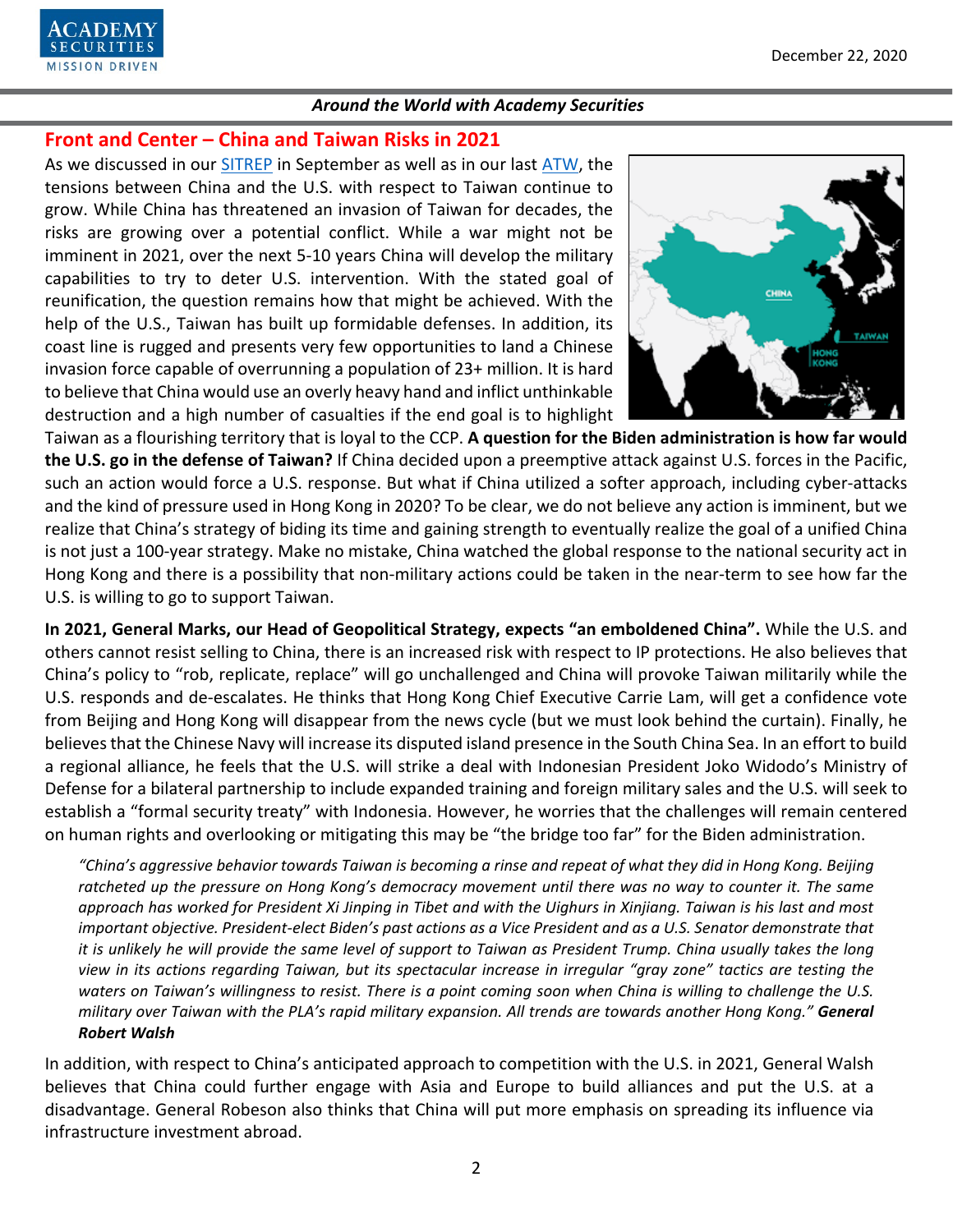

*"China's Belt and Road initiative bilaterally aligns individual countries with China's needs often leaving them with huge debt and reliance on China. Could China reverse gears and now focus on multilateralism to counter and compete with the U.S.? China's recent signing of the Regional Comprehensive Economic Partnership, that is made up of 15 Asia-Pacific countries, is a signal of the shift in policy. President Xi Jinping also promised to "speed up negotiations on a China-EU investment treaty and a China-Japan-South Korea free trade agreement." Presidentelect Biden already sees China's new approach as a threat by saying that the U.S. must align itself with other democracies to set global trade rules. The agreement puts the U.S. on the outside looking in and allows China to be viewed as the new leader in influencing trade in the Asia-Pacific region. China claimed the signing as a "victory of multilateralism and free trade." While China's signing aligns with the Biden approach to internationalism, it will also be a challenge in the acknowledged competition. Additionally, China is reaching out to Europe (during the pandemic crisis) to "build a community of common health for mankind." President Xi Jinping could be willing to take the long view with his global agenda in winning the competition with the U.S. by accepting internationalism, partnerships, and leading other nations which would reduce animosity towards China in the short-term." General Robert Walsh*

*"China will plead that they have been mis-understood by the Trump administration. Part of this will include backing off from Hong Kong & Taiwan escalations, though they will likely threaten escalation in an effort to have something to negotiate with for fewer trade restrictions in return. At this point, China desires a more favorable trade deal without tariffs. They are suffering economically. It is likely that Biden will offer this to them in an effort to demonstrate his ability to "repair" Trump's damages. China will revert back to its former ways ofspreading influence more quietly through building infrastructure and economic takeover." General Mastin Robeson*

On the topic of future alliances with China, General Walsh believes that there is a possibility that China and Russia will grow closer in 2021, which would be a very concerning scenario.

*"The increasingly close and pragmatic relationship between President's Xi Jinping and Vladimir Putin is the most*  dangerous threat to U.S. global power outside of China itself. Both are personally preoccupied with regime survival *and see U.S. global influence as a threat. Their increased desire and real efforts to work together and counter U.S. influence will not stop at the end of the Trump administration. China and Russia see the Biden administration's renewed focus on internationalism as an even greater threat to their strategic objectives than the Trump administration's "America First" policy. Xi Jinping recently said that the two countries will work together to "oppose hegemony and unilateralism." Meanwhile Putin has said that Russia is sharing sensitive military technology with China to increase China's military capabilities. A future alliance between the most powerful authoritarian leaders on the planet will have global ramifications in disrupting President-elect Biden's plan to "sit at the head of the table" and lead a rules-based international system. In the end, they both want to undermine the U.S. political, economic, and social agendas." General Robert Walsh*

Finally, with respect to competition with China in space, General Kearney believes the following:

*"I suspect the Biden administration will have challenges with current defense and space budgets. The militarization of space and the simultaneous commercialization will drive the next big military industrial complex engagements. I also suspect the hypersonic arms race will lead to even more competition in space with decreased reaction times requiring space-based interceptors. There will have to be budget tradeoffs to compete with China in this domain. How we will pay for this and what our treaty responsibilities will be in the new space fight with potential nuclear payloads are key questions." General Frank Kearney*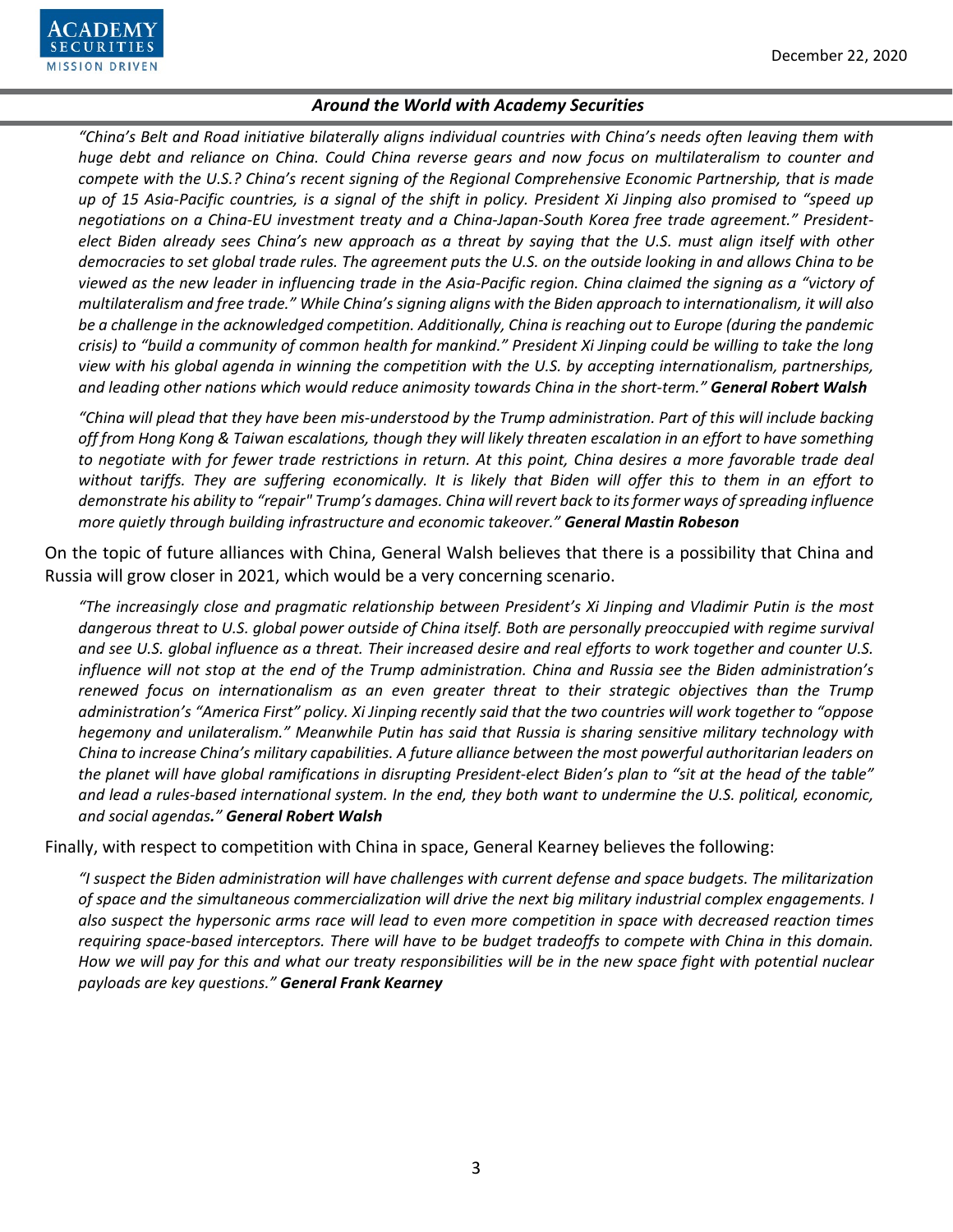

# **North Korea - More Aggressive vs. Engaging in 2021**

Relations with North Korea could go in one of two directions under the new Biden administration. The first is a more aggressive option where North Korea continues to provoke their neighbors/U.S. In the second option, North Korea could realize that opening up to the West and reducing its focus on nuclear capabilities in exchange for sanctions relief is the pathway to ensuring the longevity of the regime. While the economy struggles under Kim, North Korea continues to focus on its nuclear and ballistic missile development.



During a military parade in October 2020, a new mobile launched ballistic missile and a new submarine launched ballistic missile were on full display. This is concerning because the larger (mobile) missiles have the potential to carry multiple nuclear warheads. The goal of the 2018 Singapore Summit was to commence a denuclearization process. However, even though no nuclear tests have been conducted recently, the regime has improved upon its technology and expanded its capacity for the production of nuclear material required for warheads. **General David Deptula from our GIG believes that "North Korea will resume nuclear weapons and ICBM testing" in 2021.** Kim still reserves the right to self defense and to act first if he feels threatened. While Kim has not conducted any overly aggressive actions since the 2018 summit, North Korea is not denuclearizing. **How will the new Biden administration engage with North Korea?** Any path to working with the regime must come through Seoul. Tensions could rise dramatically in 2021 if Kim believes he is being cornered or if the economic situation continues to worsen. The question of succession is also there in the event something happens to Kim. On the other hand, if the regime realizes there is an opportunity to maintain its ability to defend itself and begin to build a more global economy, then we could see the tone of engagement shift dramatically.

*"I believe that North Korea will not remain silent in the New Year and will create circumstances to gain attention from Washington. The Chinese will clearly want stability in the region for economic reasons but history tells us each administration faces a North Korea test early to both evaluate the waters and gain attention. The Biden administration likely needs to shore up relations with China, and North Korea could be the predicate for engagement." General Frank Kearney*

*"Biden's administration will reduce pressure on North Korea in an effort to show that a more understanding/diplomatic agenda is better than a "gunboat"/tough approach. That said, Biden will tread carefully in his effort to return to a softer diplomatic position to avoid President Obama's perceived early, "apologetic" approach. The number of Obama cabinet/advisors returning to positions of influence will make this a very difficult balance for President Biden to achieve." General Mastin Robeson*

# **U.S. Relationship with India in 2021**

In several previous ATWs, including our  $March 1<sup>st</sup>$  edition that detailed President Trump's visit with PM Modi, there have been high expectations regarding the future of the U.S./India relationship. For some time, the U.S. has viewed its relationship with India as critical to forming a counterweight to China. While there have been disagreements on the trade deficit front, the two countries share a strong stance against terrorism as well as countering China's rise to power in Asia. However, the Biden administration may add human rights (i.e., Kashmir) to the agenda in future discussions. The current India/U.S. relationship is built on a strong foundation, supported by the past four U.S. presidents so the expectation is that the partnership will continue. **However, we will watch for signs that economic issues or different positions on human rights could drive a wedge between the two countries.**

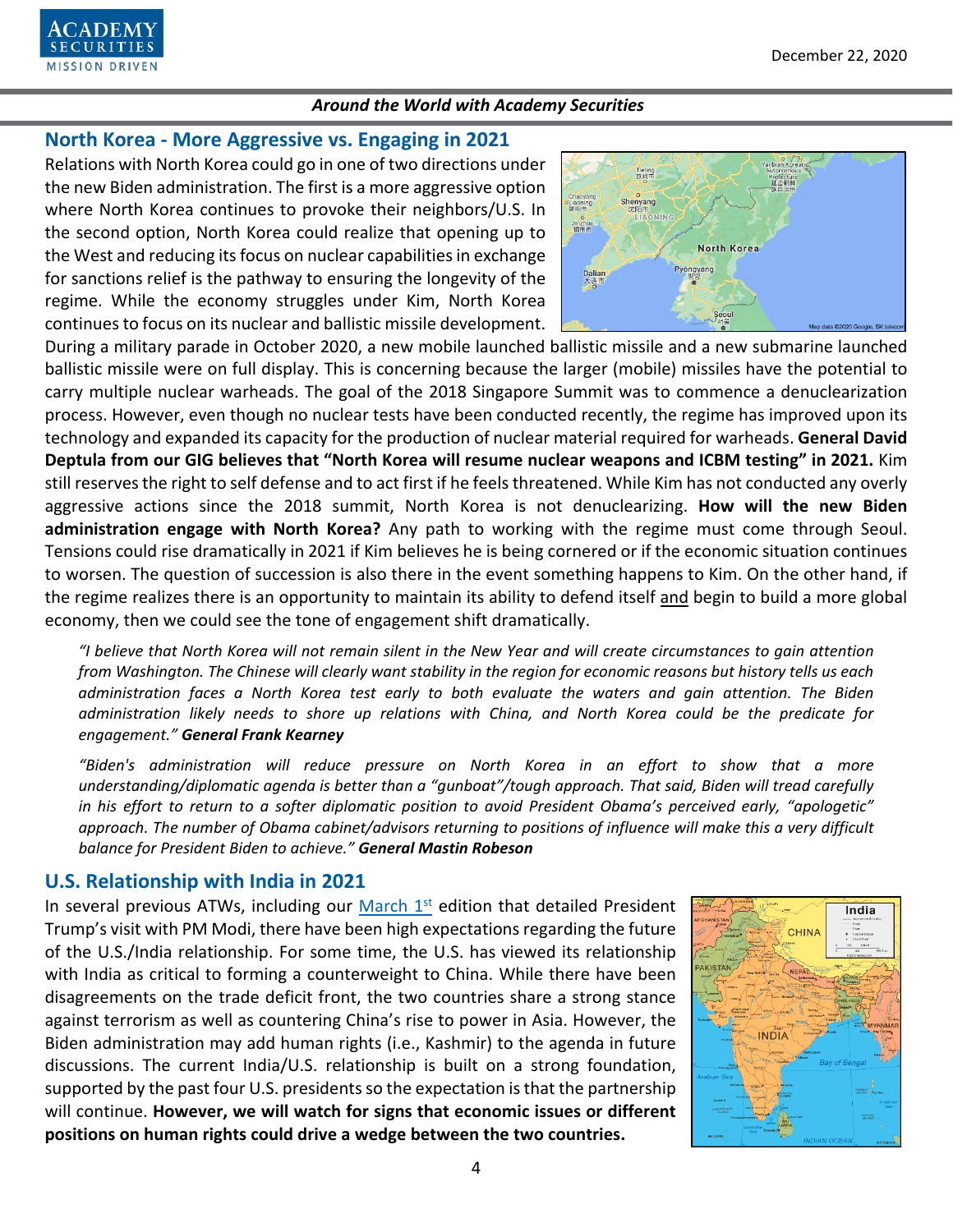

# **Iran Back on the Offensive in 2021**

Over the past several months, tension with Iran has continued to increase. Maximum pressure sanctions, secret meetings between Israel and Saudi Arabia, and the killing of the top nuclear scientist in Iran have all but guaranteed that a return to the JCPOA by the incoming Biden administration would be extremely difficult, if not outright impossible. Iran cannot be trusted to abide by any kind of international agreement and the likely preconditions they would require coupled with a potentially hardline regime coming into power in 2021 would make any deal unpalatable. **While Iran has been biding its time in the final days of the Trump administration, we do not expect Iran to remain quiet in** 



**2021.** Iran's proxy forces are a significant threat and as the U.S. continues to reduce its troop presence in the region, Iran will continue to sow instability. Saudi Arabia and the UAE will look to reinforce their regional relationships to try to deter any direct action, but unconventional attacks will continue (see the recent attack on a tanker in the KSA port of Jeddah). The attack was attributed to Houthi rebels in Yemen (which are supported and armed by Iran). Iran's economy is deteriorating and in 2021, we may see a regime that does not believe the incoming Biden administration will try to punish them for their actions. **How far will the incoming administration be willing to go?** Time will tell. What is clear is that while Iran is "laying low" now, we do not believe it will take that approach in 2021.

General Marks believes that the incoming administration will be off to a disappointing start and its focus on global multilateralism as a process will overcome a "concise definition" of what strategic success looks like. COVID will rightfully take up a preponderance of the new administration's time and resources and he believes that **Iran will be close to a nuclear breakout**.

*"President-elect Biden said that he would favor a return to the Iranian nuclear deal, reversing the maximum pressure campaign of President Trump. This decision could have dramatic effects on the ongoing Abraham Accords, even though he has said positive things about them. We can expect President Biden to focus more on Iran than improving Arab-Israeli relationships. This may set aside future gains for the Abraham Accords. We also know that Israel's goal*  was to create an anti-Iranian coalition of Arab countries that feel threatened by Iran. Led by Saudi Arabia, this *approach has developed unity amongst many of the Arab countries to put pressure on others to not re-negotiate with Iran over the failed Joint Comprehensive Plan of Action. A wild card is the proposed China-Iran investment and security pact that provides Iran leverage in any nuclear discussions." General Robert Walsh*

*"I believe Iran will be a big player next year as sanctions add to the pandemic's economic toll. They will press for the U.S. to lift sanctions and likely will continue enrichment to drive U.S., Israeli, and Gulf ally concerns. Retaliation for killing Soleimani and the nuclear scientist have yet to play out in my view, but will. I expect Hezbollah out of Lebanon or Syria (or both) will act against Israel which will create instability. I also remain concerned about the KSA leadership transition and low oil prices. The death of the King may create a contested transition as the royal family may not all support the crowned prince. Low oil prices also mean the Saudis will support U.S. sanctions on Iran as they need to keep a high market share to pay the royals and tribal patronage." General Frank Kearney*

*"Iran will quiet down to see if they can establish a more favorable relationship with the new administration. The new administration will likely re-establish a nuclear agreement that is more favorable to Iran and will rescind the embargo. Iran most fears a continued embargo (and thus increased economic pressure), Iraq fully recovering economically and friendly to the U.S., a solidified Middle East, and increasing agreements between Islamic nations and Israel." General Mastin Robeson*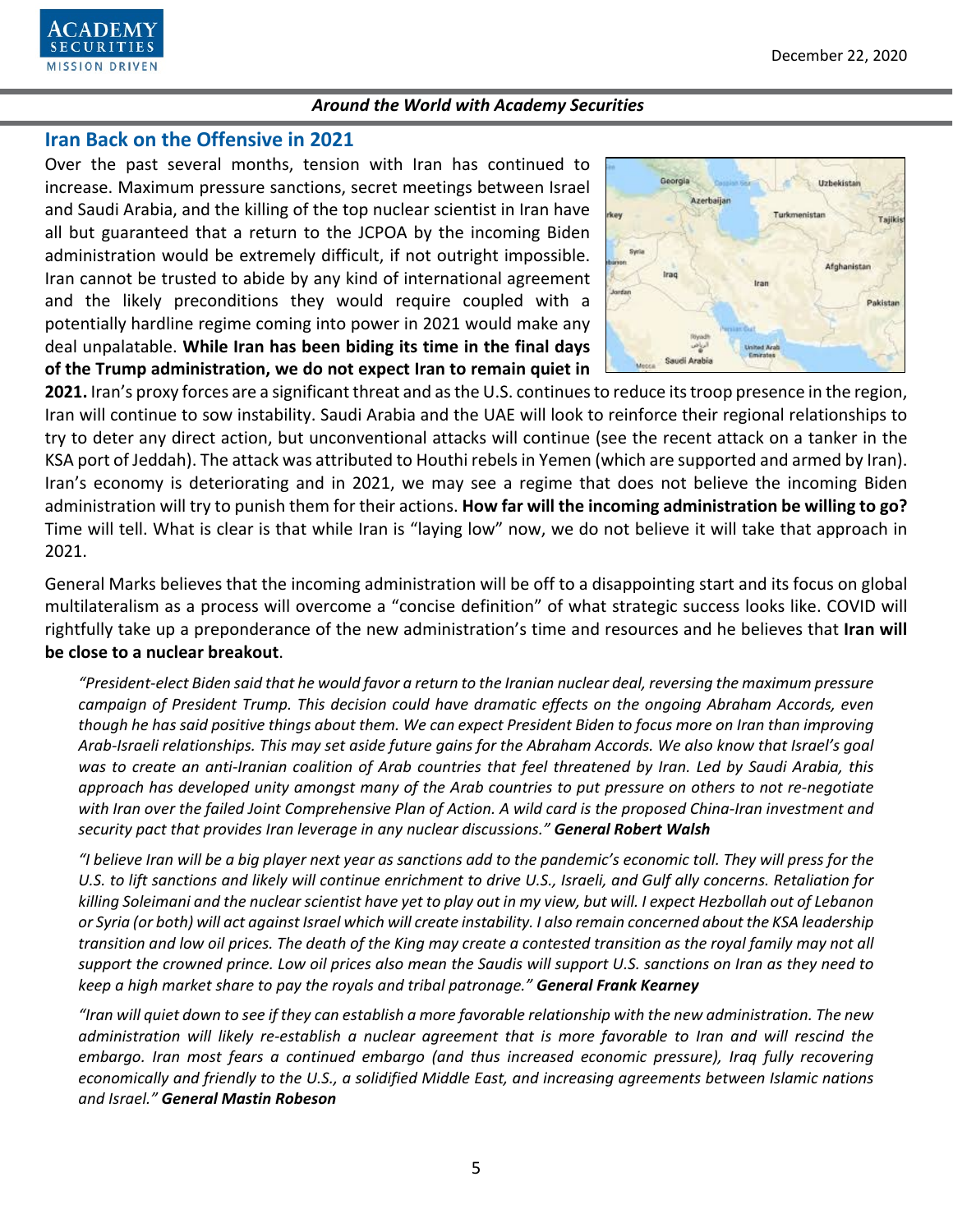

# **Turkey and NATO in 2021**

As we reported in our previous [ATW,](https://www.academysecurities.com/wordpress/wp-content/uploads/2020/11/Around-the-World-with-Academy-Securities_12-1-20.pdf) we continue to monitor the situation in the Eastern Mediterranean related to Turkish oil and gas exploration in Greek territorial waters. However, on December 14<sup>th</sup>, the U.S. decided to place sanctions on Turkey for another reason: their purchase and testing of the Russian S-400 missile system. For the first time, the Countering America's Adversaries Through Sanctions Act (CAATSA), was used on a U.S. ally. While Turkey has rejected these sanctions, the larger questions is how will the Biden administration deal with Turkey? Turkey is a NATO ally, but in addition to the S-400 purchases and the situation in the Eastern Mediterranean, the U.S. has had



concerns about Turkish involvement in Syria, Libya, and Azerbaijan. **Is there a chance we will see Turkey leave NATO in 2021?** This will have to be determined by how the Biden administration views the relationship with Turkey moving forward. Biden's advisors have said publicly that they do not intend to "push Turkey into a corner", but placing sanctions on Turkey by the Trump administration could very well do just that.

**In 2021, General Marks expects "a stressed NATO" with pressure coming from unbudgeted economic pressures as a result of the COVID recovery.** He believes that individual member countries' obligation to meet the 2% GDP threshold will also be at a greater risk. Russia will become national security threat #1a (behind China as #1) and Russia will not be held accountable for Putin's "WMD use" by poisoning political opponents. He believes that Nordstream 2 will be completed, increasing Russia's strangle hold on Europe's energy supply. He also thinks that Turkey will buy more military hardware from Russia. This combination of predictions makes the case for a united front by NATO (including Turkey) even more important.

*"Trade and economics will be Biden's main approach to Turkey and NATO. He will bridge away from issues that emphasize the Russian threat and NATO vulnerability/security. Meanwhile Russia will continue to use economics and trade to exacerbate NATO's security vulnerabilities." General Mastin Robeson*

*"I expect terrorism to rise in the face of withdrawal from Afghanistan and Iraq/Syria. Disengagement is normally fuel for the narrative as well as an ability to plan and grow with less pressure. If we lose NATO HQ in Afghanistan,*  we lose the day-to-day engagement and relationship building that creates interoperability. I don't advocate staying *in Afghanistan for NATO team building, but since the early 90's, we have operated in peace making and combat and that ending will have an impact. This means shoring up our relationship with NATO on the continent is an imperative." General Frank Kearney*

# **Risk of Further Cyber Hacks (or Attacks) in the U.S. in 2021**

As we discussed in our latest [podcast](https://www.academysecurities.com/geopolitical/geopolitical-podcasts/) and [last weekend's](https://www.academysecurities.com/wordpress/wp-content/uploads/2020/12/Cyber-Be-Concerned-If-Not-Afraid.pdf) Treport on the cyber hack, while some nations will act accordingly to maintain or even improve relations with the U.S. under a Biden administration, others, particularly Russia, may take a different path. On December  $14<sup>th</sup>$ , it was announced that a major cyber hack targeting the U.S. Departments of Treasury, Commerce, and Homeland Security (among others, including the private sector) had been discovered and has been ongoing for an unknown amount of time. Russia is believed to be behind